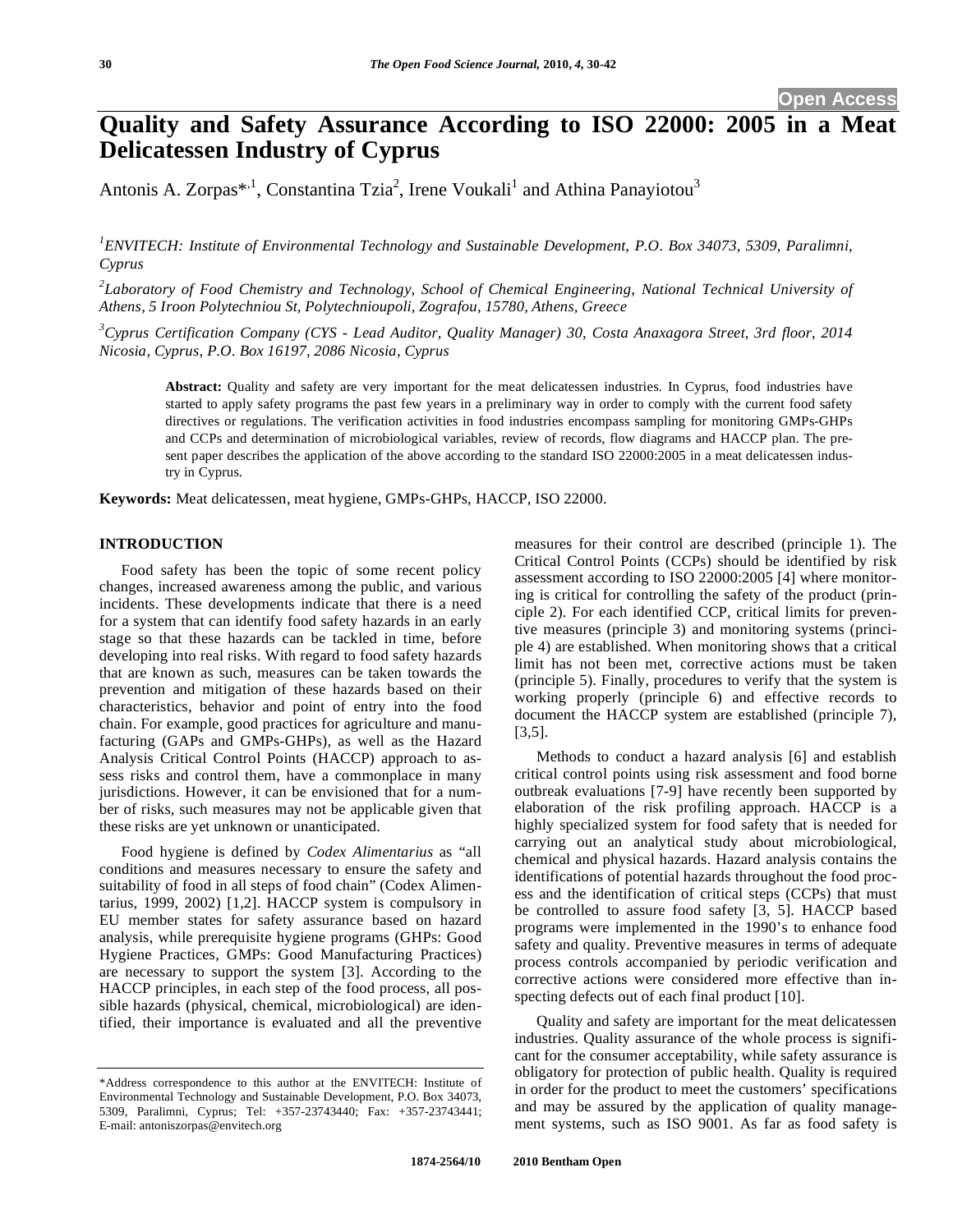

**Fig. (1).** General flow chart for the production of meat delicatessen (M: Microbiological, P: Physical, C: Chemical hazard).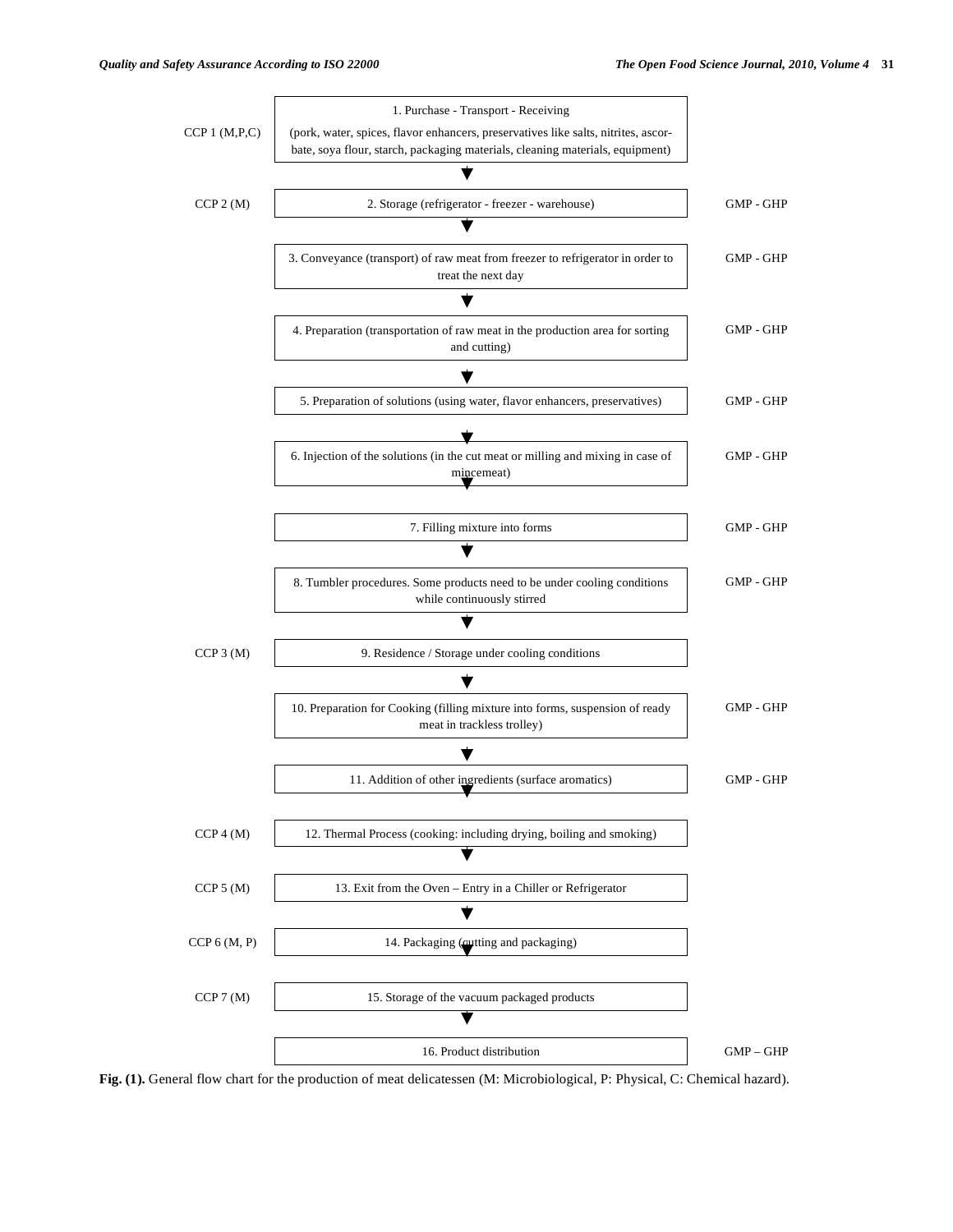| Grade        | <b>Definition</b>                                                                                                                                                                                                                                                                                                                                   |
|--------------|-----------------------------------------------------------------------------------------------------------------------------------------------------------------------------------------------------------------------------------------------------------------------------------------------------------------------------------------------------|
| $\mathbf{0}$ | No damage or human ill. No legal requirement.                                                                                                                                                                                                                                                                                                       |
|              | Low concentration of microbiological activities in the food which is under the limits. No serious illness of the consumer. No legal<br>requirement. All the parameters, microbiological and chemical, are under the limits of all the directives or legislations. Physical<br>hazards can be controlled.                                            |
|              | The product can be characterized as degrading (High concentration of microorganisms and the product has low quality). If the<br>product proceeds to the consumer it may affect selected populations, such as the elderly or infants. Mild occurrence of food poison-<br>ing. The product should be removed from the market. May have a legal claim. |
|              | The product is not acceptable. All the parameters are over the limits. If the product is consumed, the consumer may be in hazard.<br>Occurrence of a serious food poisoning. Definite legal claim. The product must be immediately removed from the market.                                                                                         |

**Table 1. The Possibility of the Appearance of Negative Impact on Public Health (SEVERITY-S)** 

concerned, food legislation of European Union, recognizing the significance of safety for human health, has established the application of Council Directive 93/43/EEC & Regulation (EC) No 852/2004 [11, 12] in which the basic hygiene and HACCP requirements are defined (directive 93/43 is no longer in force, because it has been repealed by Regulation EC 852/2004). In Cyprus, food industries have started to apply safety assurance programs during the past few years in a preliminary way in order to comply with the current food safety directives or regulations [11-15]. Implementation of HACCP system is a fundamental approach to ensure the safety of food supply, providing a systematic procedure for the identification, evaluation and control of hazards in each operation [16]. Small business may lack in house knowledge and resources required for the correct implementation of HACCP. Before implementing a HACCP system, a food business should already have in place various practices that may be collectively termed "prerequisite programs" (PRPs) (e.g. raw materials' specifications, staff training, hygienically designed facilities and good hygiene practice - GHP) [17-20].

Risk profiling is one activity in preliminary risk management, which has been recently defined as a description of a food safety problem and its context developed for the purpose of identifying those elements of a hazard or risk that are relevant to risk management decisions (Codex Alimentarius Commission, 2002) [2]. Risk profiling involves the systematic collection of information needed to make a decision on what will be done next and which resources should be allocated to more detailed scientific assessment. The risk profiling process typically provides information on: the hazard, exposure to the hazard, adverse health effects, public health surveillance information, control measures and other information relevant to risk management decision-making.

In Cyprus there are about 20 meat delicatessen industries which treat pork, beef, turkey and chicken in order to produce bacon and different kinds of ham, salami, sausages and mortadella. The most common ingredients, in addition to meat, are: water, spices, flavor enhancers, preservatives (like salts, nitrites) or antioxidants (ascorbate), soya flour and starch. Coriander, a local spice with special aroma and taste, is used in many traditional products and is very pleasing to the Cyprian consumers. For proper meat processing, relative or special equipment like cutter machines, tumblers, injections, guillotine, packaging machines, coolers, ovens, smokers, chillers, cutting machines etc. are used in these industries.

The verification activities in food industries encompass sampling for monitoring CCPs and determination of microbiological variables, review of records, flow diagrams and HACCP plan. However, regarding the implementation of such a safety assurance system, hygiene programs like GHPs-GMPs are also required.

#### **MATERIALS AND METHODS**

Bacon, lountza, hiromeri, ham and sausages are some of the meat delicatessens produced in Cyprus. Lountza (smoked fillet of pork) and hiromeri are typical meat delicatessen of Cyprus and very common to the culture of Cyprus. Hiromeri resembles the Italian Prosciutto. Pork meat is the main raw material for the production of the above products, while water, spices, flavor enhancers, preservatives (like salts, nitrites), ascorbate, soya flour, starch are necessary ingredients as well.

Bacon, lountza, hiromeri, ham and sausages are produced following a general flow diagram (Fig. **1**). This represents the typical production of meat delicatessen based on both the bibliography [21] and the suggestions of the industry's expertise. The processing steps differentiate depending on the product.

In each step of the process, the first two principles of HACCP are developed. Thus, all possible hazards (physical, chemical, microbiological) are identified, the preventive measures are described and CCPs are identified by risk assessment according to ISO 22000:2005 [4] (Tables **1, 2, 3**). Especially, risk assessment of risk levels taking into account both the possibility of appearance and the severity of the hazard is used. Following, as the remaining principles require, for each identified CCP, critical limits for preventive

**Table 2. The Possibility of the Appearance of the Specific Hazard (PROBABILITY -P)** 

| Grade | <b>Definition</b>                      |
|-------|----------------------------------------|
| 0     | Maybe or Low possibility of appearance |
|       | Possible to happen                     |
| 2     | Very Possible to happen                |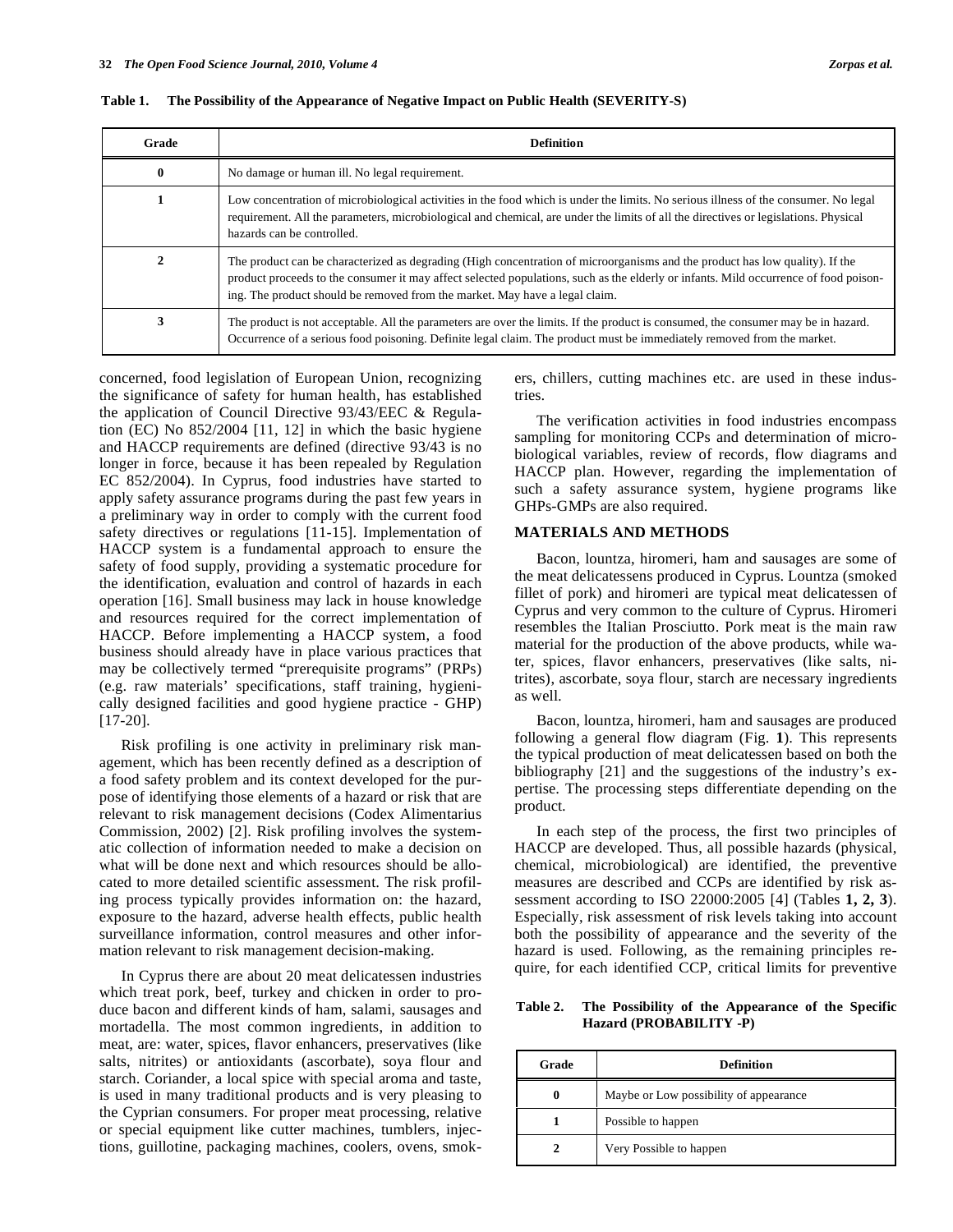### **Table 3. Risk Level Estimator [RISK = SEVERITY + PROBABILITY]**

|             | <b>Severity</b> |  |  |  |
|-------------|-----------------|--|--|--|
| Probability |                 |  |  |  |
|             |                 |  |  |  |
|             |                 |  |  |  |
|             |                 |  |  |  |

measures and monitoring systems are proposed, as well as corrective actions. Based on these data, procedures to verify and effective records to document the HACCP system can be established. Also, prerequisite measures related to GMPs - GHPs in each production step are described.

### **RESULTS AND DISCUSSION**

For the meat products examined, processes are applied according to Fig. (**1**). Raw materials receipted in the industry are stored, pork meat under refrigeration (up to 6 days) or in the freezer (up to 6 weeks) and other materials in the warehouse. The required amount of meat, one day before processing, is transported from the freezer to the refrigerator. The

rest of the materials, in the required amounts, are transported to the production area. The preparation of meat involves sorting and cutting, as well as the addition of necessary substances in solution (flavor enhancers, preservatives). The solution is injected into the minced meat and the mixture is filled into forms. Following, the mixture is processed in the tumbler and then, either cooled or intended for cooking and the final products are packaged, stored and distributed. Alternative steps which are applied for the production of particular products are referred below.

 $\blacktriangleright$  For the production of **streaky and back bacon,** all the steps (Fig. **1**) except step 7 are followed. Step 11 takes place in case an aroma of coriander (typical

| <b>Risk Level</b>       | <b>Definitions</b> | <b>Required control action</b>                                                                                                                                                                                                                                                                                                                                                                                                                                                                                                                                                                                                                                                                                                                                                                      |
|-------------------------|--------------------|-----------------------------------------------------------------------------------------------------------------------------------------------------------------------------------------------------------------------------------------------------------------------------------------------------------------------------------------------------------------------------------------------------------------------------------------------------------------------------------------------------------------------------------------------------------------------------------------------------------------------------------------------------------------------------------------------------------------------------------------------------------------------------------------------------|
| $\bf{0}$                | Uncreated          | Very low hazard. Typical preventing actions.                                                                                                                                                                                                                                                                                                                                                                                                                                                                                                                                                                                                                                                                                                                                                        |
| $\mathbf{1}$            | Very Low           | The hazard is accepted by the company and is under the limits of legislation. The acknowledged hazard presents problems<br>only in selected populations (like: diabetics or persons having cardiovascular problems).                                                                                                                                                                                                                                                                                                                                                                                                                                                                                                                                                                                |
| $\overline{2}$          | Low                | Hazard that requires more check and control (optical check is accepted). The acknowledged hazard presents problems only<br>in selected populations (like: diabetics or persons having cardiovascular problems). Perhaps the HACCP plan needs<br>changes. If the corrective actions are repeated more than 30 % in the same point or procedure in the total corrective actions<br>in the same year then must be a Critical Point. Nevertheless, the specific hazard does not present any public health hazard.<br>All the parameters are under the limits and product is safe.                                                                                                                                                                                                                       |
| 3                       | Fair               | Hazard that is not accepted. However, the miss control of the hazard does not present any hazards to the public health. It<br>presents problems only in selected populations (like: diabetics or persons having cardiovascular problems). Also, the<br>product can be characterized as degrading. If the corrective actions are repeated more than 10 % in the same point or pro-<br>cedure in the total corrective actions in the same year then it must be a Critical Point. The HACCP plan must be re-<br>checked. The product needs laboratory checks and then to proceed with corrective actions in order that the procedures<br>return within safe limits. There is a possibility of food poisoning (with transiently symptoms). If the product is in the mar-<br>ket it must be traced back. |
| $\overline{\mathbf{4}}$ | High               | This is a CCP. The hazard is not accepted and if it is out of limits problems can be caused to the consumer. The hazard<br>affects all consumer populations. The product can be characterized as degrading to hazardous for the human health. If the<br>corrective actions are repeated more than 5 % in the same point or procedure in the total corrective actions in the same<br>year then it must be a Critical Point. The HACCP plan must be re-checked. The product needs laboratory checks and then<br>to proceed with corrective actions in order that the procedures return within safe limits. The HACCP Team must be noti-<br>fied and then all the procedures must be stopped. The HACCP team must take corrective actions while the product must<br>be removed from the market.        |
| 5                       | Very High          | CCP. The entire recognized hazards are not acceptable. The product is characterized as unacceptable and very hazardous if<br>it is out of limits. The product can be characterized as degrading to hazardous for the human health. If the corrective ac-<br>tions are repeated more than 5 % in the same point or procedure in the total corrective actions in the same year then it must<br>be a Critical Point. The HACCP plan must be re-checked. The product needs laboratory checks and then to proceed with<br>corrective actions in order that the procedures return within safe limits. The HACCP Team must be notified and then all<br>the procedures must be stopped. The HACCP team must take corrective actions while the product must be removed im-<br>mediately from the market.     |

#### **Table 4. Risk Level Definitions**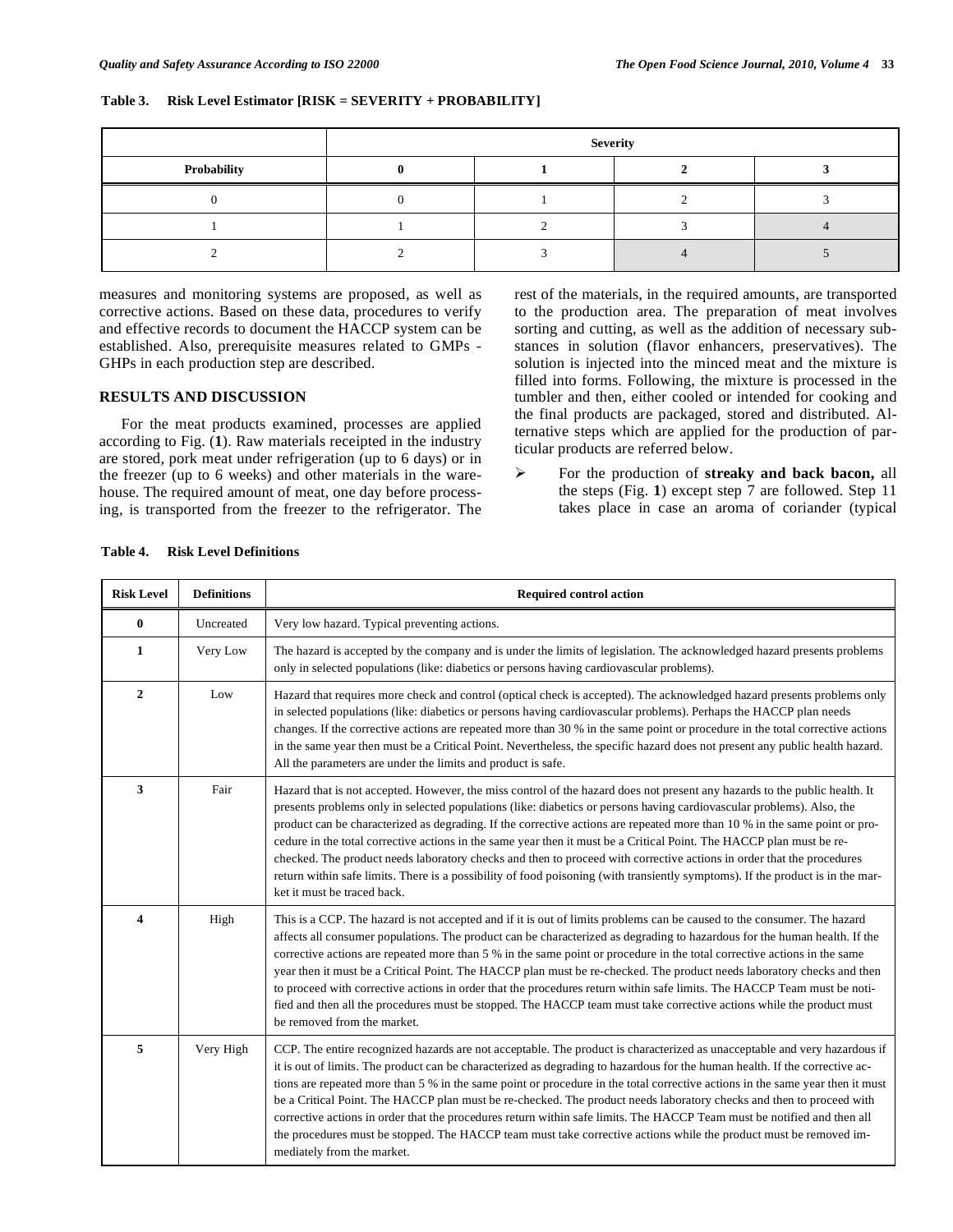aromatic herb from Cyprus) should be obtained for special customer demands.

- $\blacktriangleright$  **Lountza (or smoked fillet of pork).** This meat delicatessen of Cyprus is prepared from fillet of pork with no covering fat, using all the steps described above (Fig. **1**) except step 7. Similarly, step 11 takes place, if an aroma of coriander is demanded.
- $\blacktriangleright$  **Hiromeri** is a traditional meat delicatessen of Cyprus which is prepared by following steps 1-4 and 14-16 (Fig. **1**). Mixing of salts with meat and storage in the refrigerator (step 9) is conducted by hands. After a period of 2-5 weeks, the meat is transferred to a wine bath for more than a month in the refrigerator (step 9). Then it remains at dry air under controlled conditions and is finished by drying and smoking (step 13).
- $\blacktriangleright$  **Leg ham – smoked ham** is prepared (Fig. **1**) by following steps 1-5. In step 6 the meat is mixed in a cutter making a mush sample. Steps 8 and 11 are not applied. The thermal process (step 12) includes boiling and smoking.
- $\blacktriangleright$  **Sausage (Cyprian Sausage)** is prepared using steps 1-5. Steps 8 and 11 are not applied (Fig. **1**). The meat is cut as mincemeat in step 6. The mixture is filled in natural bowels, remains at dry air under controlled conditions and follows the steps 12-16.

The identification of CCPs and the required actions for their control are crucial for the appropriate HACCP development. However, nowadays, risk assessment and quantification of hazards are recommended focusing on the consumer's health, while a higher safety level is proposed. In order to identify CCPs, the methods used are presented in Tables **1-4**. Table **1** presents the possibility of the appearance of negative impact on public health (SEVERITY-S) using grades 0-3. Table **2** shows the possibility of the appearance of the specific hazard (PROBABILITY-P) using grades 0-2. Table **3** presents the Risk Level, where Risk Level  $(R) = S +$ P, using scale 0-2 for probability and scale 0-3 for severity. Table **4** shows the Definitions of Risk Level using levels 0-5. Table **5** presents the risk assessment results of the flow chart (Fig. **1**).

According to ISO 22000:2005, all food safety hazards that are reasonably expected to occur in relation to the type of product, type of process and actual processing facilities should be identified and recorded. The identification is based:

- $\sqrt{\phantom{a}}$  On experience.
- $\sqrt{\phantom{a}}$  On external information from, to the extent possible, epidemiological and other historical data.
- $\sqrt{\phantom{a}}$  On the preliminary information data collected according to the food safety team, the product's characteristics (microbiological, chemical, physical), methods of production, storage conditions and shelf life, preparation and/or handling before using processing, packaging and delivery methods.

Hazard assessment shall be conducted to determine each food safety hazard identified whether its elimination or reduction to acceptable levels is essential to the production of a safe food and whether its control is needed to enable the defined acceptable levels to be met. Each food safety hazard shall be evaluated according to the possible severity of adverse health effects and the likelihood of their occurrence.

#### **CCPs**

The results of the analysis on the quality and safety hazards of the meat delicatessen industry are presented in Table **6**. The Table should be used complementary to the following results. Incoming materials, especially raw meat used in large quantities, is a sensitive food as it may support the growth of microorganisms. For the above mentioned reason, raw materials' delivery is characterized as a Critical Control Point (CCP 1) and should be examined in each receipt. Certified suppliers and rigorous criteria for raw materials, additives with low microbial counts and absence of pathogens could greatly contribute to the hygienic quality and safety of the final product. Food handling errors, inadequate storage practices and improper holding temperatures may also occur [22]. The storage temperature consists of an important Critical Control Point (CCP 2, 3, 7). Thus, during storage at chilling conditions the temperature has to be maintained at  $4^{\circ}$ C or less in order to ensure the microbiological safety of cooked products.

During the thermal process (step 12 from Fig. **1**) the core temperature of a product consists of a Critical Control Point (CCP 4). Cooked products should be heated until they reach an internal temperature well over  $72^{\circ}$ C. In order to avoid the growth of any thermo-tolerant bacteria or spores potentially present, it is essential to cool products rapidly after processing and to prevent storage at high ambient temperatures. Reducing the temperature from  $72$  to  $10^{\circ}$ C has to be attained in less than 2hrs and consequently, the time needed to cool down the cooked product is characterized as a Critical Control Point (CCP 5). Major sources of contamination are the slicing and packaging room (CCP 6). Moreover, the staff's personal hygiene has to be the appropriate.

#### **GMPs - GHPs**

Table **7** presents the GMPs and GHPs required in all production steps in order to avoid contamination. In addition to the most significant factors and the relative required controls involved with CCPs, all the other factors in those steps must be controlled in order to assure quality and safety. Such controls usually are prerequisite measures which are grouped and organized by means of hygiene practices.

The processes of Meat Distribution Industry (meat delicatessen) include steps that are not under the industry's responsibilities. The animals' farm, animal feeds, slaughterhouse procedures, transportation of raw meat can not be easily controlled by the industry. The quality and safety of the meat delicatessen are related to the above.

All the requirements related to hygienic practices during the industry's operations, either referred to equipment maintenance or to cleaning / disinfection procedures of equipment or to the control of foreign matters, must be included in the prerequisite programs (PRPs).

Critical factors of hygiene and safety assurance during the production of all meat delicatessen (bacon, lountza, hiromeri, ham, sausages) were the temperature in the processing lines, which must be held below  $12^{\circ}$ C and hygienic practices, not only by the personnel but also by the sanitation of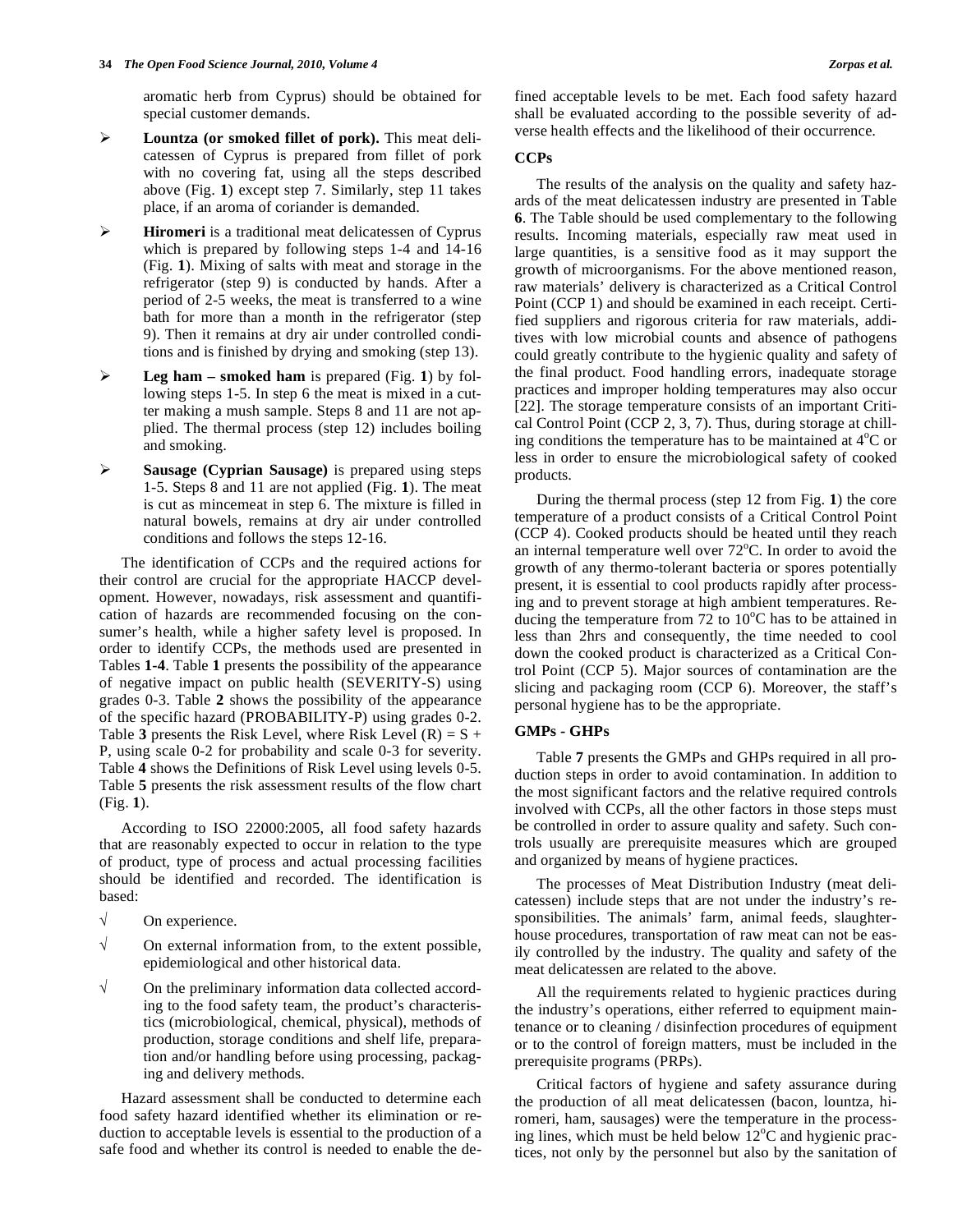## **Table 5. Risk Assessment Result (M: Microbiological, C: Chemical, P: Physical Hazardous)**

| Step of the flow chat (Fig.1)                                                                     | <b>Hazard</b>  | <b>Severity</b><br>(S) | Probability<br>(P) | <b>Risk</b><br>$(R=S+P)$ | Category<br>CCP/GMP |
|---------------------------------------------------------------------------------------------------|----------------|------------------------|--------------------|--------------------------|---------------------|
|                                                                                                   | М              | 3                      | $\overline{c}$     | 5                        | CCP <sub>1</sub>    |
| Purchase - Transport - Receiving                                                                  | $\mathsf{C}$   | 3                      | $\overline{c}$     | 5                        | CCP <sub>1</sub>    |
|                                                                                                   | ${\bf P}$      | 3                      | $\overline{c}$     | 5                        | $CCP1$              |
|                                                                                                   | M              | 3                      | $\overline{c}$     | 5                        | CCP <sub>2</sub>    |
| Storage                                                                                           | C              | $\overline{c}$         | $\mathbf{1}$       | 3                        | <b>GMP</b>          |
|                                                                                                   | P              | 2                      | $\mathbf{1}$       | 3                        | <b>GMP</b>          |
|                                                                                                   | М              | $\overline{c}$         | $\mathbf{1}$       | 3                        | <b>GMP</b>          |
| Conveyance (transport) of raw meat from freezer<br>to refrigerator in order to treat the next day | $\mathsf{C}$   | $\overline{c}$         | $\mathbf{1}$       | 3                        | <b>GMP</b>          |
|                                                                                                   | ${\bf P}$      | $\overline{c}$         | $\mathbf{1}$       | 3                        | <b>GMP</b>          |
|                                                                                                   | M              | $\mathbf{1}$           | $\mathfrak{2}$     | 3                        | <b>GMP</b>          |
| Preparation (Transportation of raw meat in the<br>production area for sorting and cutting)        | $\mathsf{C}$   | $\mathbf{1}$           | $\mathbf{1}$       | $\overline{c}$           | <b>GMP</b>          |
|                                                                                                   | ${\bf P}$      | $\mathbf{1}$           | $\mathbf{1}$       | $\overline{c}$           | <b>GMP</b>          |
|                                                                                                   | M              | $\mathbf{1}$           | $\mathbf{1}$       | $\mathfrak{2}$           | <b>GMP</b>          |
| Preparation of solutions (using water, flavor en-<br>hancers, preservatives)                      | $\overline{C}$ | $\overline{c}$         | $\mathbf{1}$       | 3                        | <b>GMP</b>          |
|                                                                                                   | $\mathbf{P}$   | $\mathbf{1}$           | $\mathbf{1}$       | $\overline{c}$           | <b>GMP</b>          |
|                                                                                                   | М              | $\mathbf{1}$           | $\mathbf{1}$       | $\overline{c}$           | <b>GMP</b>          |
| Injection of solutions (in the cut meat or milling<br>and mixing in case of mincemeat)            | $\mathsf{C}$   | $\overline{c}$         | $\mathbf{1}$       | 3                        | <b>GMP</b>          |
|                                                                                                   | P              | $\overline{c}$         | $\mathbf{1}$       | 3                        | <b>GMP</b>          |
|                                                                                                   | М              | $\mathbf{1}$           | $\mathbf{1}$       | $\overline{c}$           | <b>GMP</b>          |
| Filling mixture into forms                                                                        | $\mathsf{C}$   | $\mathbf{1}$           | $\mathbf{1}$       | $\mathfrak{2}$           | <b>GMP</b>          |
|                                                                                                   | ${\bf P}$      | $\mathbf{1}$           | $\mathbf{1}$       | $\mathfrak{2}$           | <b>GMP</b>          |
| Tumbler procedures. Some products need to be                                                      | M              | $\mathbf{1}$           | $\mathfrak{2}$     | 3                        | <b>GMP</b>          |
| under cooling conditions while continuously                                                       | $\mathsf{C}$   | $\mathbf{1}$           | $\mathbf{1}$       | $\overline{c}$           | <b>GMP</b>          |
| stirred                                                                                           | $\mathbf{P}$   | $\mathbf{1}$           | $\mathbf{1}$       | $\overline{c}$           | <b>GMP</b>          |
|                                                                                                   | М              | $\overline{c}$         | $\overline{c}$     | $\overline{4}$           | CCP <sub>3</sub>    |
| Residence / Storage under cooling conditions                                                      | $\mathsf{C}$   | $\mathbf{1}$           | $\overline{c}$     | 3                        | <b>GMP</b>          |
|                                                                                                   | ${\bf P}$      | $\mathbf{1}$           | $\overline{c}$     | 3                        | <b>GMP</b>          |
| Preparation for Cooking (Filling mixture into                                                     | M              | $\mathbf{1}$           | $\mathbf{1}$       | $\overline{c}$           | <b>GMP</b>          |
| forms, suspension of ready meat in trackless                                                      | C              | $\mathbf{1}$           | $\mathbf{1}$       | $\overline{c}$           | <b>GMP</b>          |
| trolley)                                                                                          | P              | $\mathbf{1}$           | $\mathbf{1}$       | $\overline{c}$           | <b>GMP</b>          |
|                                                                                                   | М              | 1                      | $\overline{c}$     | 3                        | <b>GMP</b>          |
| Addition of other ingredients (surface aromatics)                                                 | $\mathsf{C}$   | 1                      | $\boldsymbol{2}$   | 3                        | ${\rm GMP}$         |
|                                                                                                   | P              | $\mathbf{1}$           | $\mathbf{1}$       | $\overline{c}$           | <b>GMP</b>          |
|                                                                                                   | $\mathbf M$    | 3                      | $\overline{c}$     | 5                        | CCP <sub>4</sub>    |
| Thermal Process (Cooking: including drying,<br>boiling and smoking)                               | $\mathbf C$    | $\mathbf{1}$           | $\boldsymbol{2}$   | 3                        | <b>GMP</b>          |
|                                                                                                   | ${\bf P}$      | $\mathbf{1}$           | $\overline{c}$     | 3                        | ${\rm GMP}$         |
|                                                                                                   | M              | $\overline{c}$         | $\overline{c}$     | $\overline{4}$           | CCP <sub>5</sub>    |
| Exit from the Oven - Entry in a Chiller or Refrig-                                                | $\mathbf C$    | $\mathbf{1}$           | $\sqrt{2}$         | 3                        | <b>GMP</b>          |
| erator                                                                                            | ${\bf P}$      | $\mathbf{1}$           | $\mathbf{1}$       | $\overline{c}$           | ${\rm GMP}$         |
|                                                                                                   | $\mathbf M$    | $\overline{c}$         | $\boldsymbol{2}$   | 4                        | CCP <sub>6</sub>    |
| Packaging (cutting and packaging)                                                                 | ${\bf C}$      | $\mathbf{1}$           | $\overline{c}$     | 3                        | ${\rm GMP}$         |
|                                                                                                   | P              | $\overline{2}$         | $\overline{c}$     | $\overline{4}$           | CCP <sub>6</sub>    |
|                                                                                                   | M              | $\overline{c}$         | $\overline{c}$     | $\overline{4}$           | CCP <sub>7</sub>    |
| Storage of the vacuum packaged products                                                           | ${\bf C}$      | $\mathbf{1}$           | $\mathbf{1}$       | $\boldsymbol{2}$         | <b>GMP</b>          |
|                                                                                                   | ${\bf P}$      | $\mathbf{1}$           | $\mathbf{1}$       | $\overline{c}$           | <b>GMP</b>          |
|                                                                                                   | $\mathbf M$    | $\overline{c}$         | $\mathbf{1}$       | 3                        | ${\rm GMP}$         |
| Product distribution                                                                              | ${\bf C}$      | $\mathbf{1}$           | $\mathbf{1}$       | $\boldsymbol{2}$         | <b>GMP</b>          |
|                                                                                                   | ${\bf P}$      | $\mathbf{1}$           | $\mathbf{1}$       | $\overline{c}$           | <b>GMP</b>          |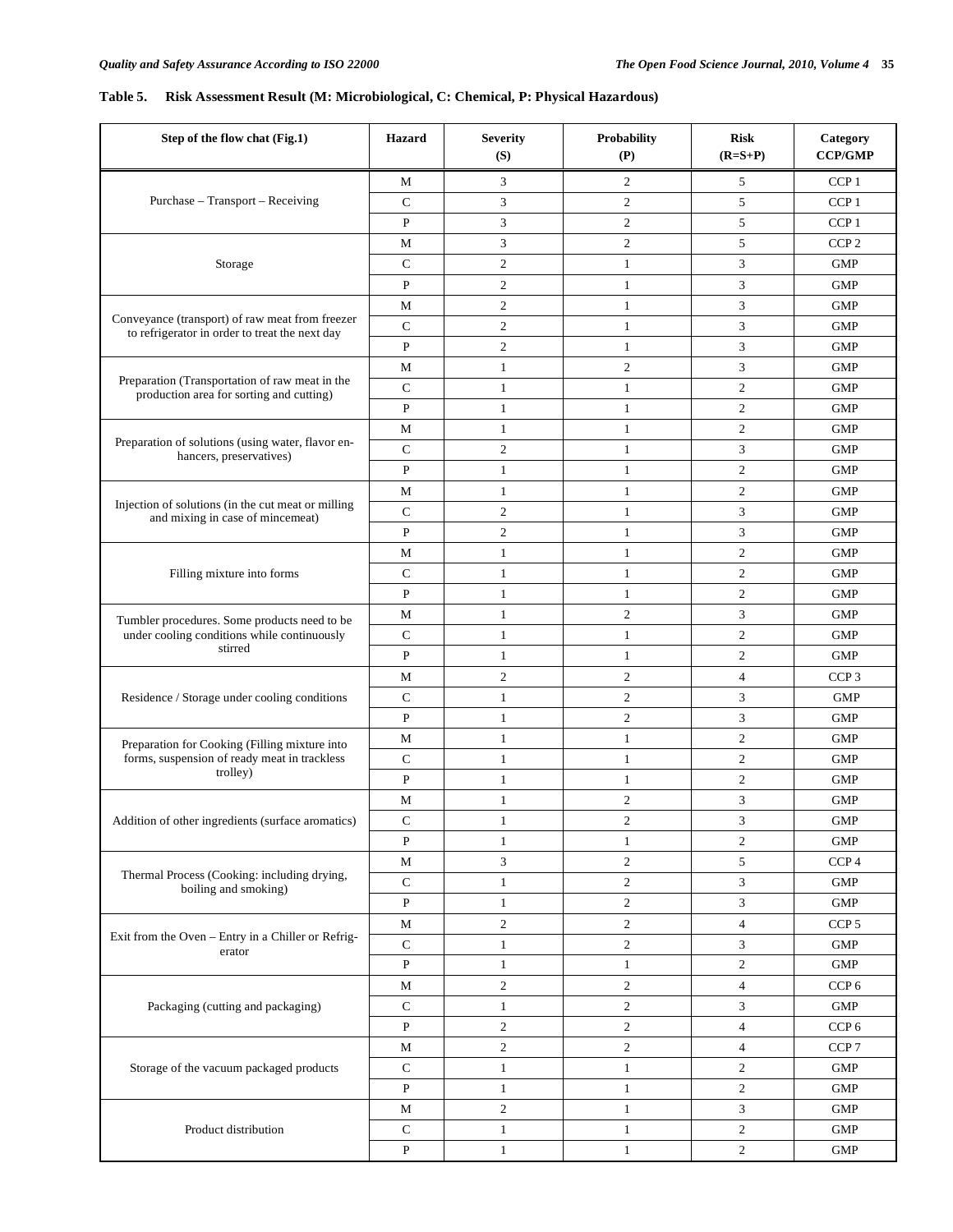| Step of the flow chat<br>(Fig.1)                                            | <b>Hazards</b>                                                                                                                                                                                                                                                                                                                                                                            | <b>Critical Factor/Limits/</b><br><b>Controls</b>                                                                                                                                                                                                                                                                                                                   | Parameters to be moni-<br>tored for a particular CCP                                                                                        | <b>Preventive measure</b>                                                                                                                                                                                                         |
|-----------------------------------------------------------------------------|-------------------------------------------------------------------------------------------------------------------------------------------------------------------------------------------------------------------------------------------------------------------------------------------------------------------------------------------------------------------------------------------|---------------------------------------------------------------------------------------------------------------------------------------------------------------------------------------------------------------------------------------------------------------------------------------------------------------------------------------------------------------------|---------------------------------------------------------------------------------------------------------------------------------------------|-----------------------------------------------------------------------------------------------------------------------------------------------------------------------------------------------------------------------------------|
| Purchase - Transport<br>- Receiving<br>(CCP 1 M,C,P)<br>Pork                | Microbiological<br>Salmonella spp, Campy-<br>lobacter, Staphylococcus<br>aureus, Clostridium perfrin-<br>gens, Clostridium botu-<br>linum, Escherichia coli,<br>Yersinia enterocolotica,<br>Listeria monocytogenes, E.<br>coli, Faecal coliforms, Coli-<br>forms or Enterobacteria<br>Chemical<br>Antibiotics, Mycotoxins<br>(barely), hormone auxin<br>Physical<br>Absence of impurities | TVC: $10^4$ or $10^5$ - $10^6$<br>E. coli and Faecal coliforms: 50-<br>$1x10^2$<br>Coliforms or Enterobacteria:<br>$1x10^2$ or $1x10^3$<br>Salmonella spp: 0/25g or 50g<br>Staphylococcus aureus: $1x10^2$ -<br>$1x10^3$<br>Clostridium perfringens: 10-30<br>Yield and molds: $5x10^3$<br>Chemical characteristics<br>Shelf life: moisture 85-90%, pH<br>$5 - 5.5$ | Temperature<br>Organoleptic characteristics<br>(color, smell, appearance)<br>Microbiological analysis<br>Chemical analysis:<br>moisture, pH | Supplier control and audits<br>Transport control and<br>checks (hygiene checks)<br>Temperature control<br>Control of organoleptic<br>characteristics (color, smell,<br>appearance)<br>Reject improper meat<br>Health certificates |
| Purchase - Transport<br>- Receiving<br>(CCP 1 M,C,P)<br>Starch              | Microbiological<br>Salmonella spp, Bacillus<br>cereus<br>Chemical<br>Mycotoxins, pesticides<br>Physical<br>Absence of impurities                                                                                                                                                                                                                                                          | Product specifications<br>TVC: $10^6$<br>Salmonella spp: 0/25g<br>Bacillus cereus $<$ 20<br>Shelf life                                                                                                                                                                                                                                                              | Microbiological analysis<br>Temperature<br>Organoleptic characteris-<br>tics (color, smell, appear-<br>ance)<br>Chemical analysis           | Supplier control and audits<br>Transport control and<br>checks (hygiene checks)<br>Reject improper starch<br>Health certificates<br>Mycotoxins and pesticides<br>analysis                                                         |
| Purchase - Transport<br>$-$ Receiving<br>(CCP 1 M,C,P)<br>Spices            | Microbiological<br>Salmonella spp, Bacillus<br>cereus,<br>Clostridium botulinum,<br>Staphylococcus aureus, E.<br>coli, Faecal coliforms, Clos-<br>tridium perfringens, Coli-<br>forms or Enterobacteria<br>Chemical<br>Toxins (aflatoxins)<br>Physical<br>Absence of impurities                                                                                                           | Product specifications<br>Shelf life<br>TVC: $5x10^5$<br>Salmonella spp: 0/25g<br><i>E. coli:</i> negative $-2x10^2$<br>Staphylococcus aureus: $1x10^2$<br>Clostridium perfringens: $1x10^2$<br>Coliforms or Enterobacteria:<br>$5x10^2$<br>Toxins                                                                                                                  | Temperature<br>Organoleptic characteris-<br>tics (color, smell, appear-<br>ance)<br>Microbiological analysis<br>Chemical analysis           | Supplier control and audits<br>Transport control and<br>checks (hygiene checks)<br>Reject improper spices<br>Health certificates<br>Free of aflatoxins                                                                            |
| Purchase - Transport<br>$-$ Receiving<br>(CCP 1 M,C)<br>Water               | Microbiological<br>TVC, Staphylococcus<br>aureus, E. coli, Faecal coli-<br>forms, Coliforms, Entero-<br>bacteria<br>Chemical<br>Metals, NH <sub>4</sub> , NO <sub>3</sub> , NO <sub>2</sub> ,<br>PO <sub>4</sub> , B, Cl, Na, Ka, Ca, Mg                                                                                                                                                  | Council Directive 98/83/EC,<br>Directive 2000/60/EC                                                                                                                                                                                                                                                                                                                 | Microbiological analysis<br>Chemical analysis                                                                                               | Microbiological analysis                                                                                                                                                                                                          |
| Purchase - Transport<br>$-$ Receiving<br>(CCP 1 M,C)<br>Packaging Materials | Microbiological<br>Only from cross-<br>contamination (TVC,<br>Staphylococcus aureus, E.<br><i>coli</i> , etc)<br>Chemical<br>Residual substances                                                                                                                                                                                                                                          | Product specifications<br>Food grade certifications<br>Migration test                                                                                                                                                                                                                                                                                               | Migration test                                                                                                                              | Supplier control and audits<br>Certificates for food grade<br>Hygienic control                                                                                                                                                    |

## **Table 6. HACCP Sheet - Analysis for the Safety Hazards, CCPs and their Control (M: Microbiological, C: Chemical, P: Physical Hazards)**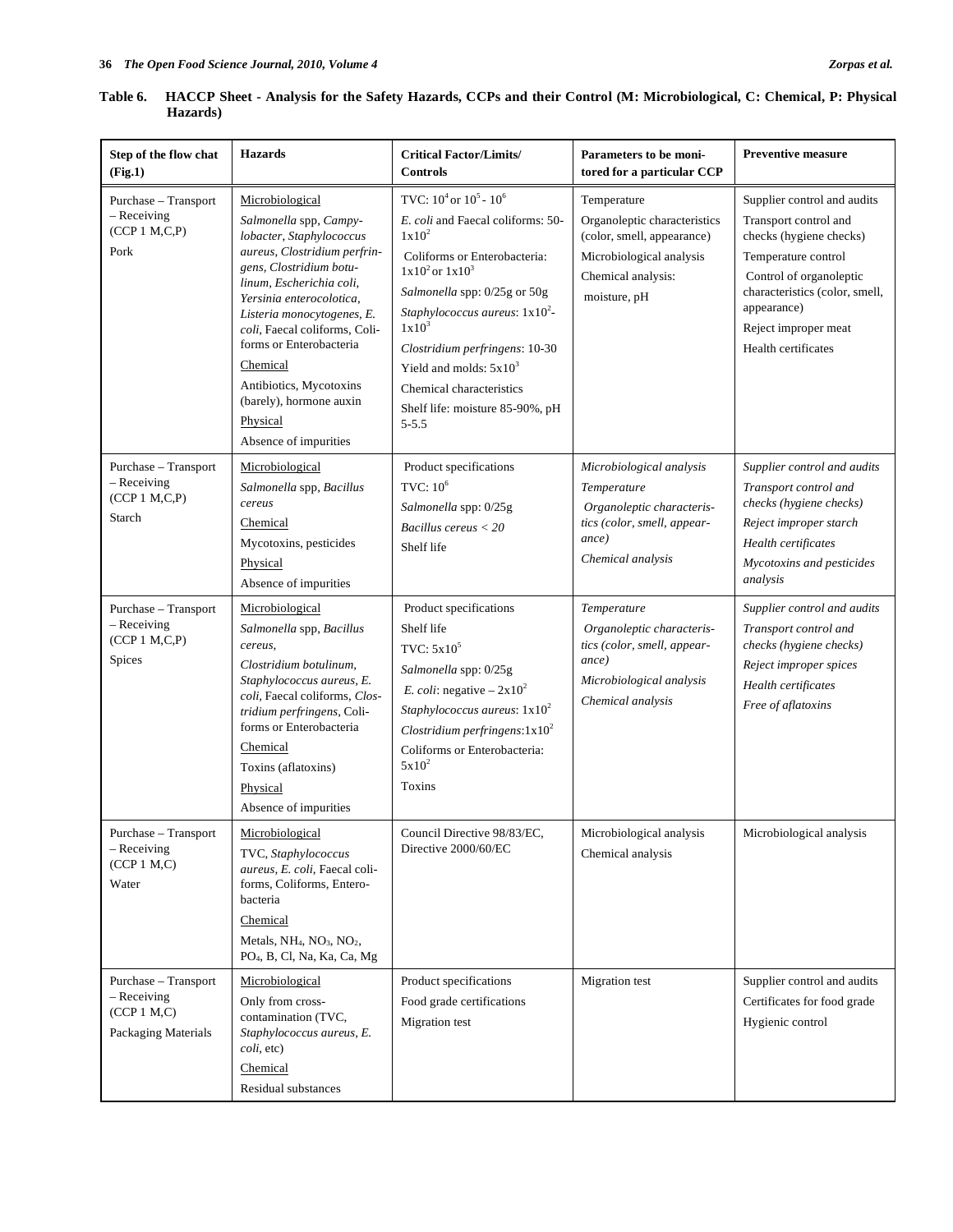| Step of the flow chat<br>(Fig.1)                                                                                          | <b>Hazards</b>                                                                                                                                                                                                                                                 | <b>Critical Factor/Limits/</b><br><b>Controls</b>                                                                                                                                                                                                                                                                                                                                                                           | Parameters to be moni-<br>tored for a particular CCP         | <b>Preventive measure</b>                                                                                                                                                                                                                                                                                                             |
|---------------------------------------------------------------------------------------------------------------------------|----------------------------------------------------------------------------------------------------------------------------------------------------------------------------------------------------------------------------------------------------------------|-----------------------------------------------------------------------------------------------------------------------------------------------------------------------------------------------------------------------------------------------------------------------------------------------------------------------------------------------------------------------------------------------------------------------------|--------------------------------------------------------------|---------------------------------------------------------------------------------------------------------------------------------------------------------------------------------------------------------------------------------------------------------------------------------------------------------------------------------------|
| Storage<br>CCP(M)<br>Meat – Pork                                                                                          | Microbiological<br>Increase of pathogens ap-<br>pearing in meat<br>Formation of toxins from<br>microorganisms<br>Cross-contamination from<br>staff<br>Chemical<br>Mycotoxins<br>Physical<br>Absence of impurities (like<br>pieces of packaging materi-<br>als) | Temperature control / time<br>2-4 or 6 days for refrigerated<br>and 6 weeks for frozen<br>0-3 $\mathrm{^{\circ}C}$ or < -18 $\mathrm{^{\circ}C}$<br>Calibration of the storage areas<br>Contractors specification of the<br>storage areas<br>Refrigerator and refrigerator<br>insulation<br><b>FIFO</b><br>Supplier control<br>Implementation of standard<br>cleaning programs<br>Implementation of maintenance<br>programs | Temperature<br>Microbiological analysis<br>Chemical analysis | Continuous temperature<br>control every 15 minutes<br>Preventive maintenance<br>program<br>Calibration<br>Control and check of resis-<br>tance time of the meat<br>Internal audits<br>Implementation of standard<br>cleaning programs<br>Plastic boxes must be clear<br>and clean<br>Continuous checks to iden-<br>tify improper meat |
| Storage areas<br>Additives<br><b>GMP - GHP</b>                                                                            | Microbiological<br>Increase of pathogens<br>Formation of toxins from<br>microorganisms<br>Cross-contamination from<br>staff<br>Chemical<br>Mycotoxins, other additives<br>Physical<br>Absence of impurities                                                    | Temperature control / time<br>2-4 or 6 days for refrigerated<br>and 6 weeks for frozen<br>0-3 $\degree$ C or < -18 $\degree$ C, storage<br>12-18 °C<br>Calibration of the storage areas<br>Contractors specification of the<br>storage areas<br>Refrigerator and refrigerator<br>insulation<br><b>FIFO</b><br>Supplier control<br>Implementation of standard<br>cleaning programs                                           |                                                              | Continuous temperature<br>control every 15 minutes<br>Checks for the shelf life of<br>the products (expiration<br>dates)<br>Daily internal audits<br>All the additives must be in<br>closed boxes if they are<br>open<br>Implementation and im-<br>provement of cleaning pro-<br>grams                                                |
| Conveyance (trans-<br>port) of raw meat<br>from freezer to refrig-<br>erator in order to treat<br>the next day<br>GHP-GMP | Microbiological<br>Increase of pathogens<br>Formation of toxins from<br>microorganisms<br>Cross-contamination from<br>staff<br>Chemical<br>Chemicals from cleaning<br>materials<br>Physical<br>Absence of impurities                                           | Temperature control / time<br>2-4 or 6 days for refrigerator<br>$0-3$ °C<br>Calibration of the storage areas<br>Contractors specification of the<br>storage areas<br>Refrigerator insulation<br><b>FIFO</b><br>Implementation of standard<br>cleaning programs<br>Implementation of maintenance<br>programs<br>Avoiding cross-contamination<br>from other stock meat                                                        |                                                              | Continuous temperature<br>control every 15 minutes<br>Preventive maintenance<br>program<br>Calibration<br>Control and check of resis-<br>tance time of the meat<br>Internal audits<br>Implementation of standard<br>cleaning programs<br>Plastic boxes must be clear<br>and clean<br>Continuous checks to iden-<br>tify improper meat |
| Preparation<br>(Transportation of raw<br>meat in the production<br>area for sorting and<br><b>€∰РЕ∂МР</b>                 | Microbiological<br>Increase of pathogens<br><b>Viruses</b><br>Cross-contamination from<br>staff<br>Chemical<br>Chemicals from cleaning<br>materials<br>Physical<br>Absence of impurities (like<br>pieces of packaging materi-<br>als or equipment)             | Personal Hygiene - health<br>certificates<br>Immediate removal of waste<br>Swab test of the working sur-<br>face<br>Implementation of standard<br>cleaning programs<br>Continuous sterilization of the<br>working cutting knives $(83 °C -$<br>45 min). Change knives every<br>$30 \text{ min}$                                                                                                                             |                                                              | Internal audits<br>Calibration of the steriliza-<br>tion machine<br>Control and check of resis-<br>tance time of the meat                                                                                                                                                                                                             |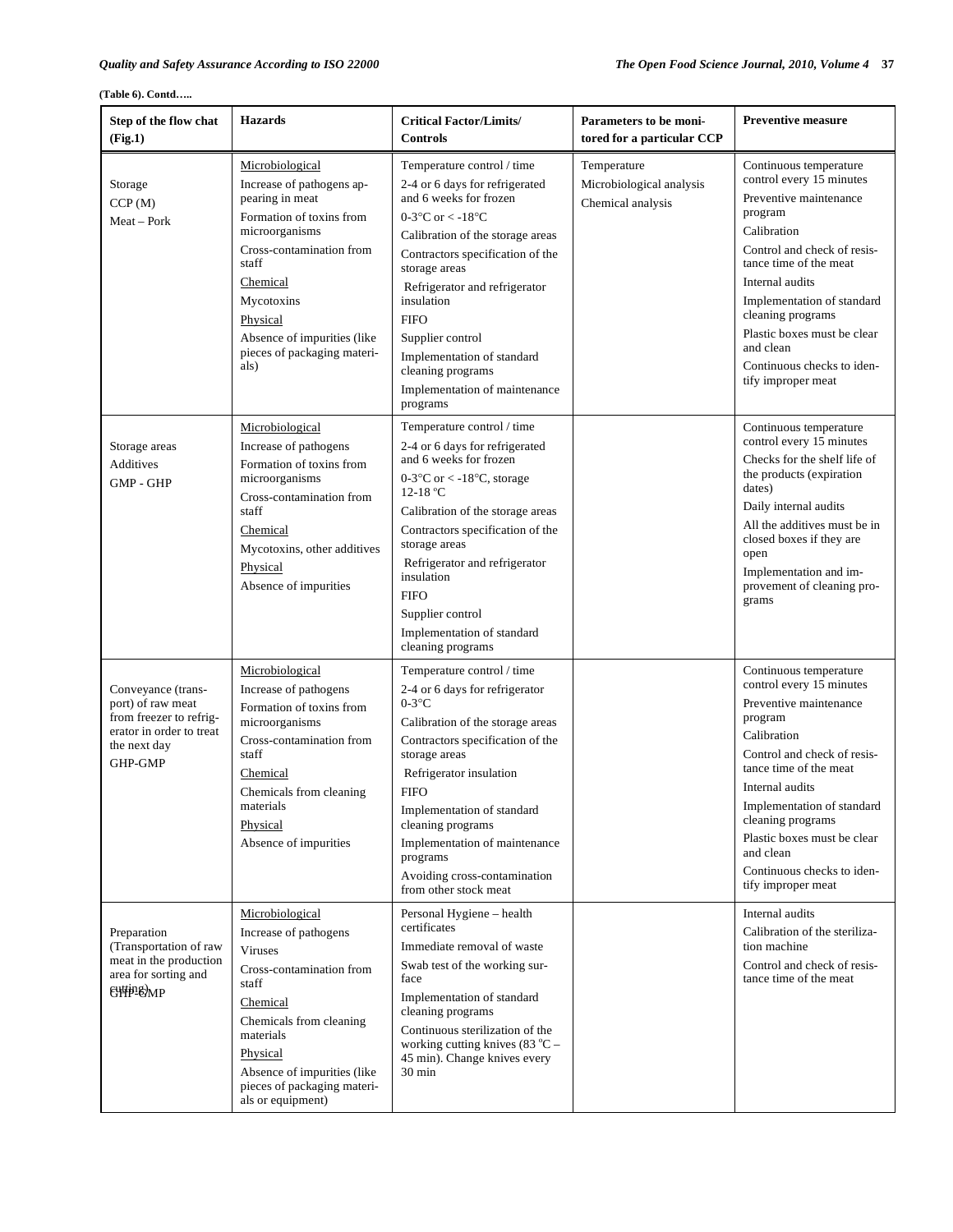| Step of the flow chat<br>(Fig.1)                                                                                         | <b>Hazards</b>                                                                                                                                                                                                                                                                                                                                                                                                                                                                                                                             | <b>Critical Factor/Limits/</b><br><b>Controls</b>                                                                                                                                                                                                                                                                                                                                                                                                                                                                                                                                                      | <b>Parameters to be moni-</b><br>tored for a particular CCP | <b>Preventive measure</b>                                                                                                                                                                                                                                                                                                                                                                  |
|--------------------------------------------------------------------------------------------------------------------------|--------------------------------------------------------------------------------------------------------------------------------------------------------------------------------------------------------------------------------------------------------------------------------------------------------------------------------------------------------------------------------------------------------------------------------------------------------------------------------------------------------------------------------------------|--------------------------------------------------------------------------------------------------------------------------------------------------------------------------------------------------------------------------------------------------------------------------------------------------------------------------------------------------------------------------------------------------------------------------------------------------------------------------------------------------------------------------------------------------------------------------------------------------------|-------------------------------------------------------------|--------------------------------------------------------------------------------------------------------------------------------------------------------------------------------------------------------------------------------------------------------------------------------------------------------------------------------------------------------------------------------------------|
| Preparation of solu-<br>tions (using water,<br>flavor enhancers,<br>preservatives)<br>CCP2(C)                            | Microbiological<br>Cross-contamination from<br>the staff, water, and working<br>environment.<br>Increasing of pathogens<br><b>Viruses</b><br>Chemical<br>Chemicals from cleaning<br>materials<br>Physical<br>Absence of impurities                                                                                                                                                                                                                                                                                                         | Temperature control of the brine<br>$(0-4 °C)$ for 12-24 h)<br>Preparation of the brine accord-<br>ing to the recipe. All the quanti-<br>ties of the additives must be<br>according to the legislation and<br>directives (salts, nitrates, color-<br>ing, etc.)<br>Personal Hygiene - health cer-<br>tificates<br>Implementation of standard<br>cleaning programs in the prepa-<br>ration area<br>Microbiological analysis of<br>water<br><b>Balance calibrations</b>                                                                                                                                  | Chemical parameters of the<br>recipes                       | Internal audits<br>Calibration of the steriliza-<br>tion machine<br>Monitoring of the hygiene<br>of the employees<br>Monitoring of temperature<br>and time of the brine (0-4)<br>$^{\circ}$ C, 12-24 h)<br>Monitoring of correct reci-<br>pes<br>Monitoring of waste produc-<br>tion from the production<br>area<br>Monitoring of cleanliness of<br>equipment<br>Disinfection of equipment |
| Injection of the solu-<br>tions (in the cut meat<br>and in the milling and<br>mixing in case of<br>mincemeat)<br>GHP-GMP | Microbiological<br>Cross-contamination from<br>staff, water, and working<br>environment<br>Increase of pathogens due to<br>the fact that the product is<br>exposed to the working<br>environment and the condi-<br>tions favor the increase of<br>microorganisms<br><b>Viruses</b><br>Chemical<br>Chemicals from cleaning<br>materials<br>Physical<br>Absence of impurities (like<br>pieces of packaging materi-<br>als or equipment or from<br>staff)                                                                                     | Monitoring of the injection time<br>required for the uniform disper-<br>sion of the solution in the meat<br>mass (as the time of injection<br>increases the solution may affect<br>microbiological quality)<br>Health certificates of staff<br>Implementation of cleaning<br>programs<br>Implementation of maintenance<br>program in the injection<br>The uniform solution is filtered<br>before being recycled. The filter<br>must be cleaned<br>The small pieces of meat that<br>remain in the filter must be<br>removed immediately due to the<br>fact that may affect microbio-<br>logical quality |                                                             | Internal audits<br>Monitoring of the hygiene<br>of the employees<br>Monitoring of injection<br>procedure<br>Monitoring of injection time<br>Implementation of cleaning<br>and disinfecting programs<br>Microbiological analysis of<br>the recycled solutions (the<br>parameters must be under<br>the limits of the raw meat)                                                               |
| Filling mixture into<br>forms<br>GHP-GMP                                                                                 | Microbiological<br>Cross-contamination from<br>the staff, and working envi-<br>ronment.<br>Increasing of pathogens due<br>to the fact that the product is<br>exposed to the working<br>environment and the condi-<br>tions favored the increase of<br>microorganisms, microbial<br>load from the stainless steel<br>form or the plastic backs<br>Chemical<br>Chemicals from cleaning<br>materials and the plastic<br>forms<br>Physical<br>Absence of impurities (like<br>pieces of packaging materi-<br>als or equipment or from<br>staff) | Monitoring of filling time of the<br>mixture<br>Health certificates of the staff<br>Implementation of cleaning<br>programs<br>Working instructions of the<br>filling procedures of the mixture<br>into forms<br>Migration test in the plastic<br>forms<br>Swab test in the forms                                                                                                                                                                                                                                                                                                                       |                                                             | Supplier control and audits<br>Certificates for food grade<br>Migration analysis<br>Hygiene control<br>Implementation of cleaning<br>programs                                                                                                                                                                                                                                              |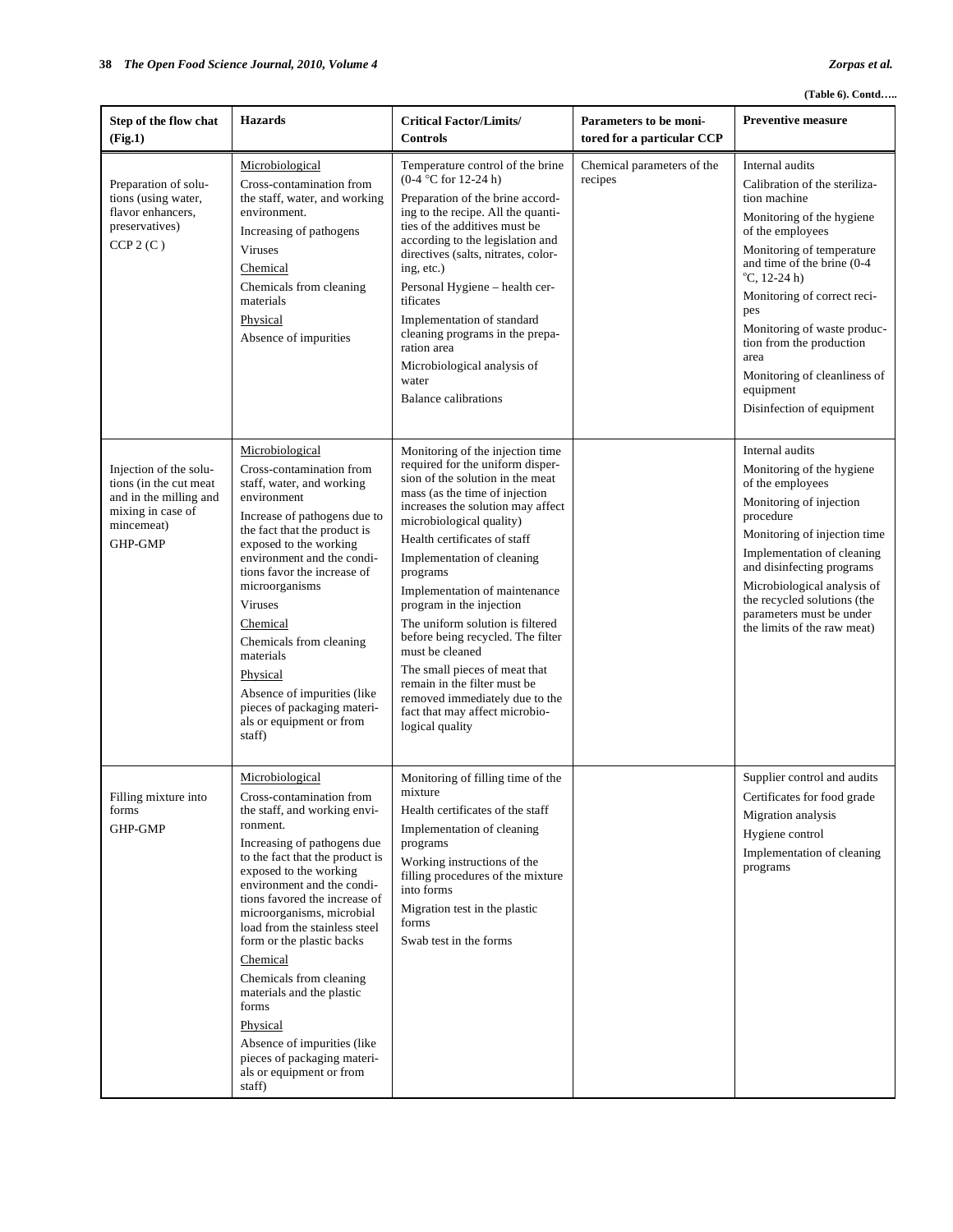| Step of the flow chat<br>(Fig.1)                                                                                                          | <b>Hazards</b>                                                                                                                                                                                                                                                                            | <b>Critical Factor/Limits/</b><br>Controls                                                                                                                                                                                                                | Parameters to be moni-<br>tored for a particular CCP | <b>Preventive measure</b>                                                                                                                                                                                                                                                                                 |
|-------------------------------------------------------------------------------------------------------------------------------------------|-------------------------------------------------------------------------------------------------------------------------------------------------------------------------------------------------------------------------------------------------------------------------------------------|-----------------------------------------------------------------------------------------------------------------------------------------------------------------------------------------------------------------------------------------------------------|------------------------------------------------------|-----------------------------------------------------------------------------------------------------------------------------------------------------------------------------------------------------------------------------------------------------------------------------------------------------------|
| Tumbler procedures.<br>Some products need to<br>be under cooling<br>conditions while con-<br>tinuously stirred<br>GHP-GMP                 | Microbiological<br>Cross-contamination from<br>staff and working environ-<br>ment.<br>Chemical<br>Chemicals from cleaning<br>materials and plastic forms<br>Physical<br>Absence of impurities (like<br>pieces of packaging materi-<br>als or equipment or from<br>staff)                  | Freezing speed and mixing time<br>(freezing must be achieved<br>quickly in order to avoid the<br>possibility of the increasing<br>temperature)<br>Implementation of cleaning<br>programs<br>Personal hygiene<br>Implementation of maintenance<br>programs |                                                      | Hygiene control<br>Implementation of cleaning<br>programs and disinfections<br>Monitoring of the freezing<br>speed<br>Temperature must be be-<br>tween -3 and +3 $^{\circ}$ C<br>Monitoring of stirring<br>Monitoring of pressure into<br>the tumbler<br>Calibration (temperature,<br>speed and pressure) |
| Residence / Storage<br>under cooling condi-<br>tions<br>CCP3(M)                                                                           | Microbiological<br>Cross-contamination from<br>staff and the refrigerator<br>Chemical<br>Chemicals from cleaning<br>materials and plastic forms<br>Physical<br>Absence of impurities (from<br>equipment or staff)                                                                         | Monitoring of temperature<br>control<br>Personal hygiene<br>Implementation of maintenance<br>program of the refrigerator<br>Implementation of cleaning<br>program<br>Swab test on the surface of the<br>refrigerator<br><b>FIFO</b>                       | Temperature                                          | Monitoring of temperature<br>and time of the product in<br>the refrigerator<br>Calibration (temperature)<br>Monitoring of maintenance<br>and cleaning programs<br><b>Internal Audits</b><br>Hygiene control                                                                                               |
| Preparation for Cook-<br>ing (Filling mixture<br>into forms, suspension<br>/ hanging of ready<br>meat in trackless<br>trolley)<br>GHP-GMP | Microbiological<br>Cross-contamination from<br>staff, increase of pathogens,<br>formation of toxins<br>Chemical<br>Chemicals from cleaning<br>materials and plastic forms.<br>Physical<br>Absence of impurities (from<br>equipment or staff)                                              | Monitoring of temperature and<br>time of meat (minimum hanging)<br>time in order to avoid cross-<br>contamination)<br>Personal hygiene<br>Implementation of cleaning<br>program<br>Swab test in the surface of the<br>hook                                |                                                      | Hygiene control<br>Implementation of cleaning<br>programs and disinfections<br>of all stainless steel and<br>especially the hook<br>Working instructions. Avoid<br>doing anything else near the<br>hook                                                                                                   |
| Addition of other<br>ingredients (surface)<br>aromatics)<br><b>GHP-GMP</b>                                                                | Microbiological<br>Salmonella spp, Bacillus<br>cereus, Clostridium botu-<br>linum, Staphylococcus<br>aureus, E. coli, Faecal coli-<br>forms, Clostridium perfrin-<br><i>gens</i> , Coliforms, Enterobac-<br>teria<br>Chemical<br>Toxins (aflatoxins)<br>Physical<br>Absence of impurities | Products specifications<br>Shelf life<br>$TVC: 5x10^5$<br>Salmonella spp: 0/25g<br><i>E. coli:</i> negative $-2x10^2$<br>Staphylococcus aureus: $1x10^2$<br>Clostridium perfringens: $1x10^2$<br>Coliforms or Enterobacteria:<br>$5x10^2$<br>Toxins       |                                                      | Supplier control and audits<br>Transformation control and<br>checks (hygiene checks)<br>Temperature control<br>Organoleptic characteristics<br>(color, smell, appearance)<br>Microbiological analysis<br>Personal hygiene<br>Health certificates<br>Free from aflatoxins                                  |
| <b>Thermal Process</b><br>(Cooking: including<br>drying, boiling and<br>smoking)<br>CCP4 (M)                                              | Microbiological<br>Elimination of all pathogens<br>(present in raw meat or<br>having increased during<br>previous steps) in safe levels<br>for the consumer<br>Chemical<br>From cleaning materials<br>Physical<br>Absence of impurities (like<br>parts of equipment from the<br>oven)     | Monitoring of temperature ( $T \geq$<br>$73^{\circ}$ C)<br>Monitoring of time<br>Implementation of cleaning<br>program<br>Monitoring of maintenance<br>program<br>Calibration                                                                             | Temperature<br>Calibration                           | Monitoring temperature and<br>time of thermal process<br>Monitoring maintenance<br>and cleaning programs<br>Monitoring product tem-<br>perature inside the oven<br>Implementation of oven<br>cleaning program<br>Monitoring of air filtration                                                             |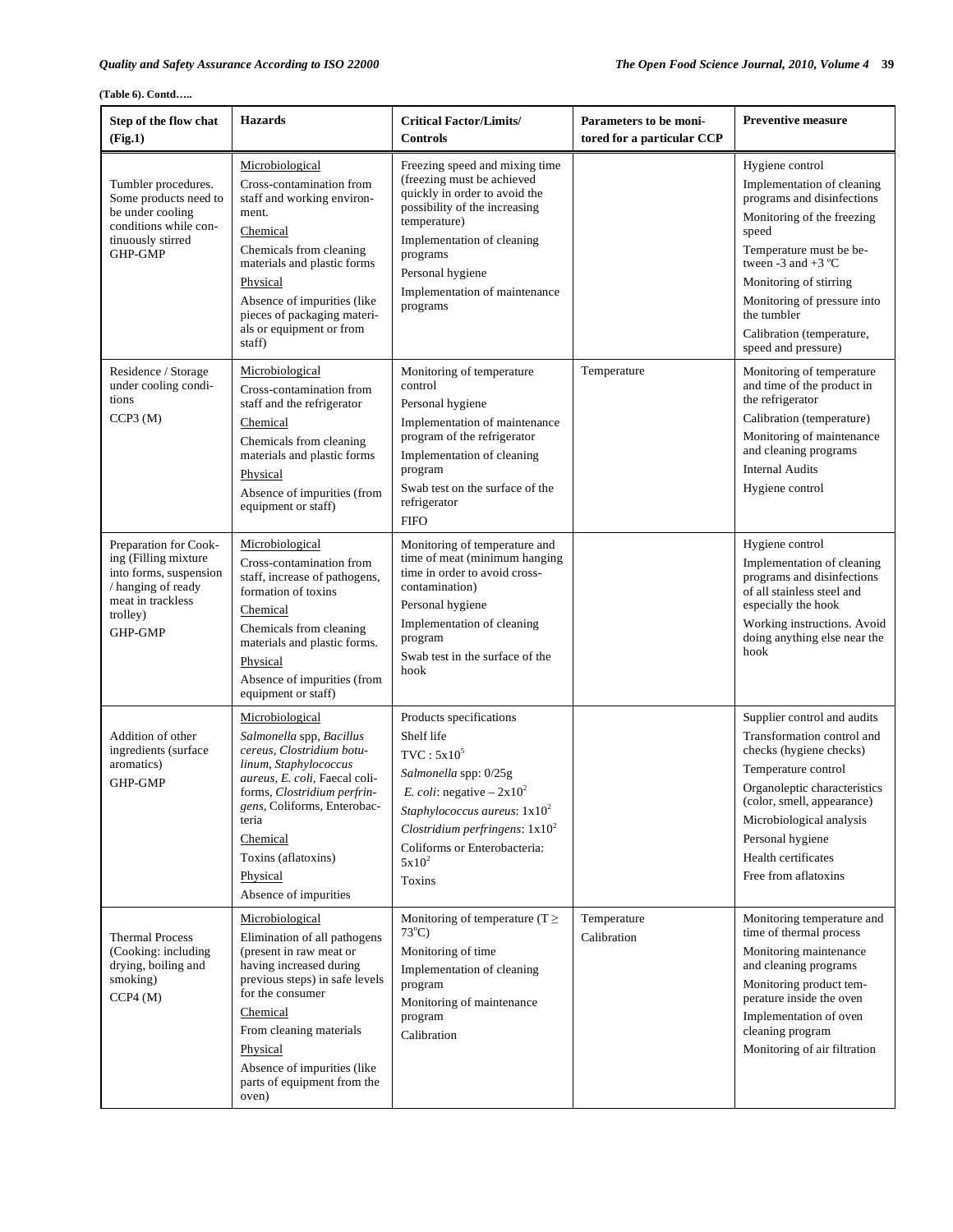| Step of the flow chat<br>(Fig.1)                                            | <b>Hazards</b>                                                                                                                                                                                                                                                                                                                                                               | <b>Critical Factor/Limits/</b><br><b>Controls</b>                                                                                                                                                                                                                                                                                                                                                                                                                                                                                                                                                                                                                                  | Parameters to be moni-<br>tored for a particular CCP                                                                                                                   | <b>Preventive measure</b>                                                                                                                                                                                                                                                                                                                                                                              |
|-----------------------------------------------------------------------------|------------------------------------------------------------------------------------------------------------------------------------------------------------------------------------------------------------------------------------------------------------------------------------------------------------------------------------------------------------------------------|------------------------------------------------------------------------------------------------------------------------------------------------------------------------------------------------------------------------------------------------------------------------------------------------------------------------------------------------------------------------------------------------------------------------------------------------------------------------------------------------------------------------------------------------------------------------------------------------------------------------------------------------------------------------------------|------------------------------------------------------------------------------------------------------------------------------------------------------------------------|--------------------------------------------------------------------------------------------------------------------------------------------------------------------------------------------------------------------------------------------------------------------------------------------------------------------------------------------------------------------------------------------------------|
| Exit from the Oven $-$<br>Entry in a Chiller or<br>Refrigerator CCP5<br>(M) | Microbiological<br>Cross-contamination from<br>staff and the chiller, increas-<br>ing of pathogens, formation<br>of toxins<br>Chemical<br>From cleaning materials<br>Physical<br>Absence of impurities (from<br>equipment or staff)                                                                                                                                          | Monitoring of temperature $\lt$<br>4°C<br>Personal hygiene<br>Implementation of cleaning<br>program<br>Avoid unnecessary movement<br>in the chiller                                                                                                                                                                                                                                                                                                                                                                                                                                                                                                                                | Temperature                                                                                                                                                            | Monitoring maintenance<br>and cleaning programs<br>Calibration<br>Personal hygiene<br>Internal audits<br>Note: The products are in<br>the final step ready to be<br>sold and should not be<br>cross-contaminated. There is<br>no other step to confront any<br>hazard.                                                                                                                                 |
| Packaging (cutting<br>and packaging)<br>CCP6(M, P)                          | Microbiological<br>Cross-contamination from<br>packaging materials, cutting<br>machines<br>Chemical<br>From cleaning materials,<br>residual disinfectants<br>Physical<br>Typical, like equipment<br>from the cutting machine,<br>pieces from packaging ma-<br>terials                                                                                                        | Product specifications<br>Food grade certificates of pack-<br>aging materials<br>Migration test<br><b>Batch numbers</b><br>Monitoring of hygiene program<br>Swab test<br>Calibration of balance<br>Personal hygiene<br>Implementation of maintenance<br>program<br>Metal detector should be<br>checked                                                                                                                                                                                                                                                                                                                                                                             | <b>Migration</b> test<br>Swab test on the cutting<br>machine, on packaging<br>materials, on the employees'<br>hands $(TVC < 10/10cm2)$<br>Monitoring of metal detector | Supplier control and audits<br>Certificates for food grade<br>Hygiene control<br>Monitoring the vacuum<br>machine<br>Calibration of pressure<br>Monitoring of batch num-<br>bers<br>Internal audits<br>Monitoring personal hy-<br>giene<br>Note: Personal hygiene is<br>very important due to the<br>fact that if the product is<br>contaminated there is no<br>other step to encounter the<br>hazard. |
| Storage of the vacuum<br>packaged products<br>CCP7(M)                       | Microbiological<br>Salmonella spp, Campy-<br>lobacter, Staphylococcus<br>aureus, Clostridium perfrin-<br>gens, Clostridium botu-<br>linum, Escherichia coli,<br>Yersinia enterocolitica,<br>Listeria monocytogenes, E.<br>coli and Faecal coliforms.<br>Coliforms or Enterobacteria.<br>Chemical<br>Additives, nitrates, gluta-<br>mate<br>Physical<br>Absence of impurities | Monitoring of storage tempera-<br>ture $(0-4$ <sup>o</sup> C) or $(-18$ <sup>o</sup> C)<br>Product specifications<br>Microbiological characteristics:<br>TVC (aerobic) : $10^5$<br>TVC (anaerobic) : $10^5$<br>E. coli and Faecal coliforms:<br>$0/g - 1x10^2$<br>Coliforms or Enterobacteria:<br>$5x10^3$<br>Salmonella spp: 0/25g<br>Staphylococcus aureus: 0/g -<br>$5x10^2$<br>Clostridium perfringens:0//0.1g<br>Campylobacter and Yersinia:<br>0/25g<br>Chemical characteristics: addi-<br>tives, nitrates, etc. according to<br>legislation and directives<br>Monitoring of products' shelf<br>life<br>Pest control<br>Implementation of cleaning<br>program<br><b>FIFO</b> | Temperature $(0-4$ <sup>o</sup> C) or<br>$(-18^{\circ}C)$<br>Microbiological analysis in<br>the final product                                                          | Internal audits<br>Monitoring of hygiene pro-<br>gram<br>Monitoring shelf life of<br>products                                                                                                                                                                                                                                                                                                          |
| Product distribution<br>GHP-GMP                                             | Microbiological<br>Salmonella spp, Campy-<br>lobacter, Staphylococcus<br>aureus, Clostridium perfrin-<br>gens, Clostridium botu-<br>linum, Escherichia coli,<br>Yersinia enterocolitica,<br>Listeria monocytogenes, E.<br>coli and Faecal coliforms,<br>Coliforms or Enterobacteria.<br>Chemical<br>Cross-contamination from<br>transportation                               | Monitoring of storage tempera-<br>ture $(0-4$ °C) or $(-18$ °C), moisture<br>85-90%<br>Product specifications                                                                                                                                                                                                                                                                                                                                                                                                                                                                                                                                                                      |                                                                                                                                                                        | Monitoring temperature<br>Calibration<br>Internal audits<br>Monitoring of hygiene pro-<br>gram<br>Implementation of mainte-<br>nance program<br>Microbiological analysis                                                                                                                                                                                                                               |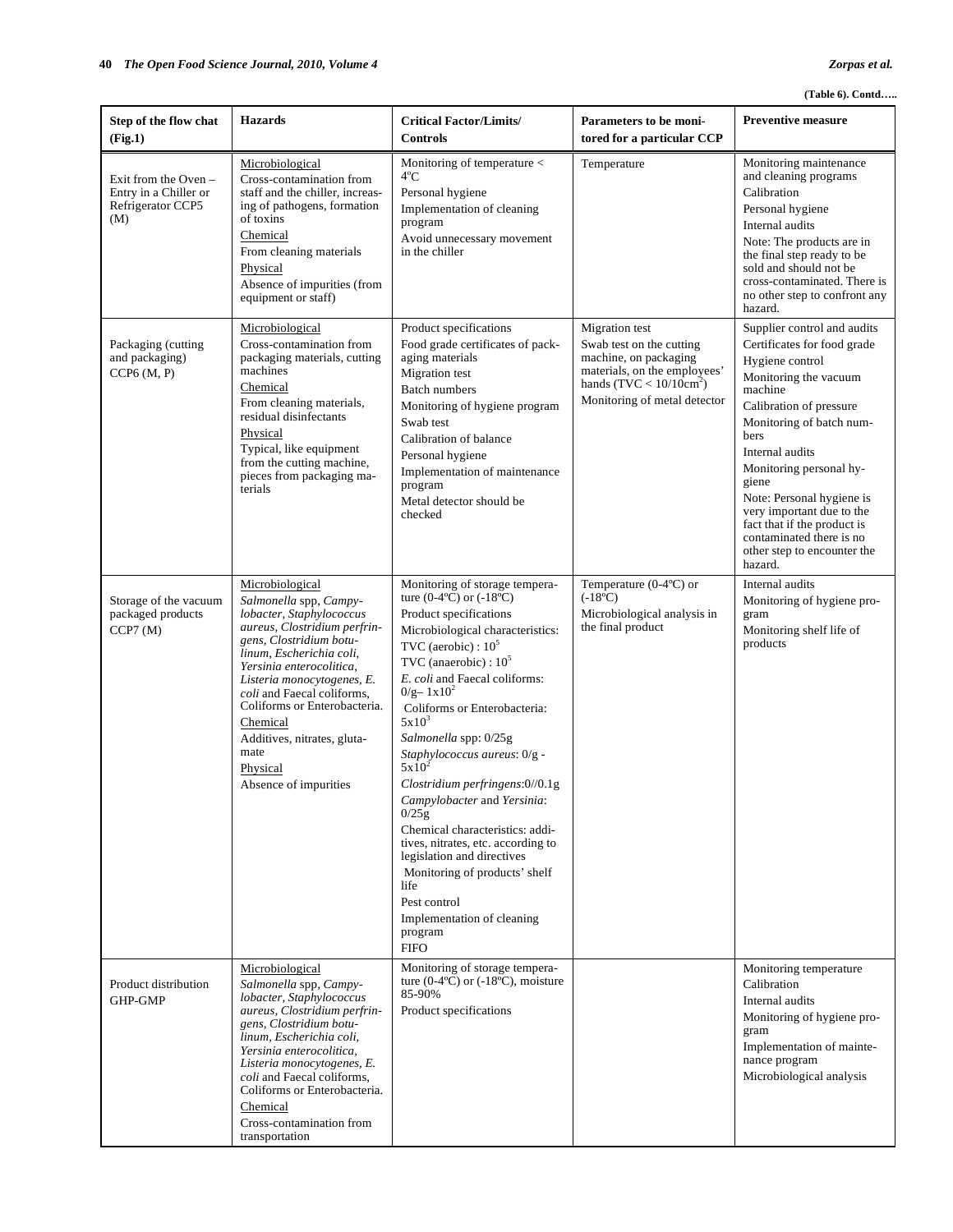#### **Table 7. General GHPs-GMPs Per Step**

| Step of the flow chat (Fig.1)                                                                                       | <b>Good Hygiene Practices - Good Manufacturing Practices</b>                                                                                                                                                                                                                                                                                                                                                                                                                                                                                                                                                      |
|---------------------------------------------------------------------------------------------------------------------|-------------------------------------------------------------------------------------------------------------------------------------------------------------------------------------------------------------------------------------------------------------------------------------------------------------------------------------------------------------------------------------------------------------------------------------------------------------------------------------------------------------------------------------------------------------------------------------------------------------------|
| Purchase - Transport - Receiving                                                                                    | The raw meat must be transferred immediately to the refrigerator in order to avoid a long period of dete-<br>rioration or contamination. Raw meat, additives, packaging materials, cleaning materials must be stored<br>and delivered separately in order to avoid any cross contamination. The doors in the reception areas must<br>open only when the suppliers arrive. The reception areas must always be clean and disinfected. During<br>unloading of the meat, its temperature, pH and organoleptic characteristics must be checked. Also, clean-<br>liness of the transportation vehicles must be checked. |
| Storage                                                                                                             | During storage of meat, all raw meat must be in plastic backsets. The counter must be stainless steel and<br>at least 25 cm up from the ground floor. All doors must close hermetically. The refrigerator must be<br>cleaned at least every week while the other storage areas must be cleaned (and disinfected) every day. A<br>calibration procedure at least once per year must be carried out and also a maintenance program.                                                                                                                                                                                 |
| Conveyance (transport) of raw meat from<br>freezer to refrigerator in order to treat the next<br>day                | During the transportation a strict personal hygiene program must be applied.                                                                                                                                                                                                                                                                                                                                                                                                                                                                                                                                      |
| Preparation (Transportation of raw meat in the<br>production area for sorting and cutting)                          | A FIFO (First In-First Out) program must be monitored.                                                                                                                                                                                                                                                                                                                                                                                                                                                                                                                                                            |
| Preparation of solutions (using water, flavor<br>enhancers, preservatives)                                          | The person who is responsible to prepare the recipe must be very careful. A calibration of the balance at<br>least once per year must be applied.                                                                                                                                                                                                                                                                                                                                                                                                                                                                 |
| Injection of the solutions (in the cut meat and in<br>the milling and mixing in case of mincemeat)                  | To avoid contamination of thawed meat, fresh brine must always be added. Most of the times old brines<br>contain salt tolerant bacteria. The whole procedure has to be held at low temperature.                                                                                                                                                                                                                                                                                                                                                                                                                   |
| Filling mixture into forms                                                                                          | All the forms must be stainless steel and must be disinfected before any use. In case of plastic bowels,<br>these must be food grade.                                                                                                                                                                                                                                                                                                                                                                                                                                                                             |
| Tumbler procedures. Some products need to be<br>under cooling conditions while continuously<br>stirred              | Time intervals between brine injection and tumbling must not exceed half an hour.                                                                                                                                                                                                                                                                                                                                                                                                                                                                                                                                 |
| Residence / Storage under cooling conditions                                                                        | A continuous monitoring of temperature must be applied.                                                                                                                                                                                                                                                                                                                                                                                                                                                                                                                                                           |
| Preparation for Cooking (Filling mixture into<br>forms, suspension / hanging of ready meat in<br>trackless trolley) | The mixture must be filled in the forms quickly in order to avoid increase of the possibility of spillages.                                                                                                                                                                                                                                                                                                                                                                                                                                                                                                       |
| Addition of other ingredients (surface aromat-<br>ics)                                                              | Must be done very carefully.                                                                                                                                                                                                                                                                                                                                                                                                                                                                                                                                                                                      |
| Thermal Process (Cooking: including drying,<br>boiling and smoking)                                                 | A calibration procedure at least once per year must be carried out and also a maintenance and cleaning<br>program.                                                                                                                                                                                                                                                                                                                                                                                                                                                                                                |
| Exit from the Oven $-$ Entry in a Chiller $-$ Re-<br>frigerator                                                     | A calibration procedure at least once per year must be carried out and also a maintenance program. The<br>temperature must be decreased from 72 to 10 $^{\circ}$ C at least in 2 h.                                                                                                                                                                                                                                                                                                                                                                                                                               |
| Packaging (cutting and packaging)                                                                                   | To avoid any contamination during this final step the plant has to establish high standards of hygienic<br>conditions into the slicing and packaging room. Among them, a strict disinfecting program must be<br>applied. All equipment must be disinfected before and after any break or every hour. A typical swab test<br>must be carried out every hour.                                                                                                                                                                                                                                                       |
| Storage of the vacuum package                                                                                       | A calibration procedure at least once per year must be carried out and also a maintenance and cleaning<br>program.                                                                                                                                                                                                                                                                                                                                                                                                                                                                                                |
| Product distribution                                                                                                | A calibration procedure at least once per year must be carried out and also a maintenance and cleaning<br>program.                                                                                                                                                                                                                                                                                                                                                                                                                                                                                                |

equipment and the environment plant. It is obvious that good hygiene practices are a useful prerequisite tool for an efficient HACCP system. Moreover, it is necessary for all products to avoid moving back and forth to minimize possible cross-contamination and their movement from one step of the processing line to another has to be done quickly with no delay.

#### **CONCLUSIONS**

The detailed analysis of the safety and hygiene factors affecting the quality and safety the whole processing of the examined meat delicatessen products (bacon, lountza, hiromeri, ham, sausages) proved that the control of CCPs relative to raw materials' specifications or temperatures in retaining or thermal processing steps, as well as the PRPs rela